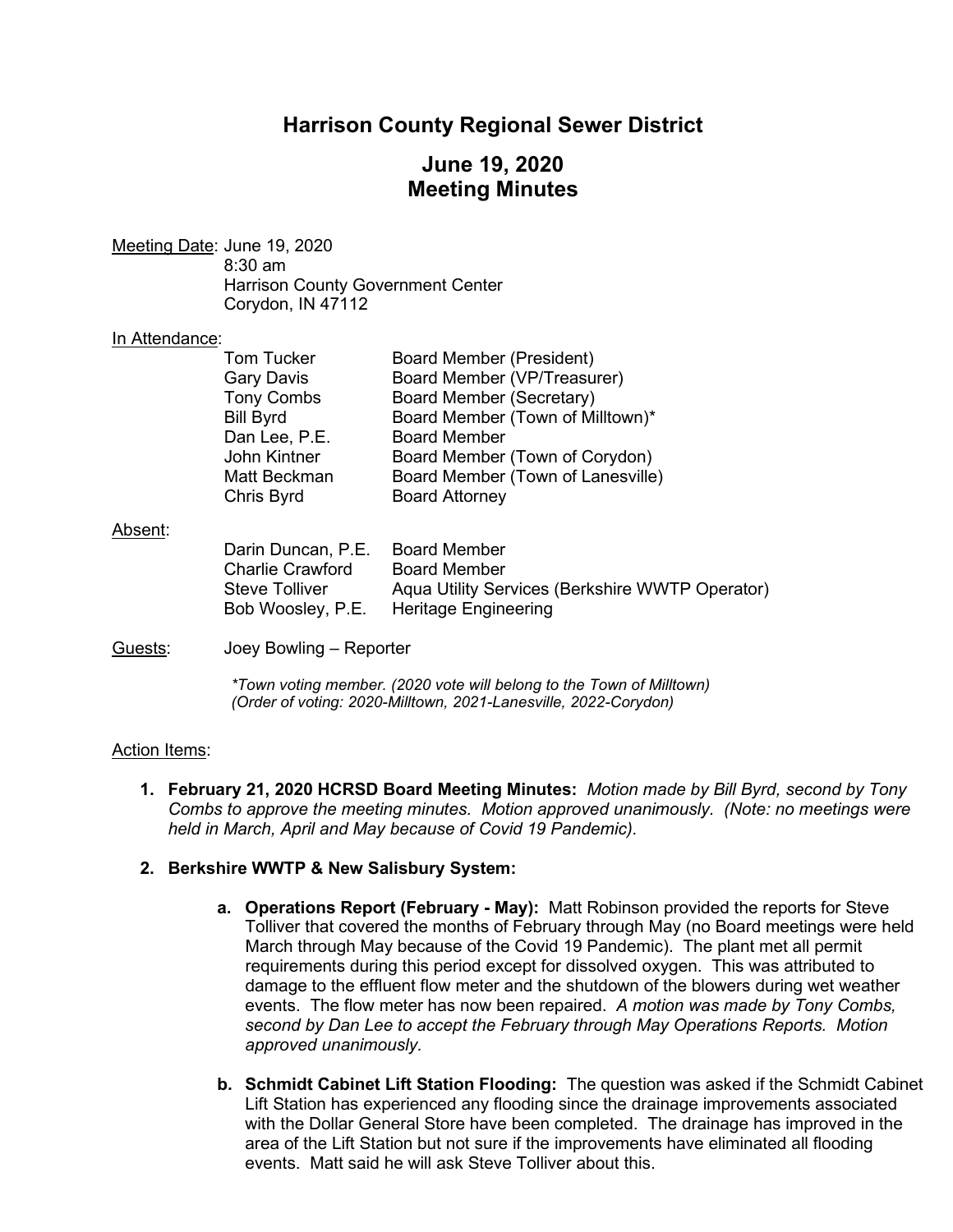HCRSD Mtg Minutes June 19, 2020 Page 2 of 4

- **c. Berkshire Mobile Home Park:** The Board had decided at the February meeting to bill the Mobile Home Park based on actual flows to the WWTP instead of by water meter readings. However, until the smoke testing and /or televising of the Mobile Home Park sewers is complete it was decided by email vote to maintain the billing via water meter readings.
- **d. Smoke Testing and Televising Work:** Matt reported that the smoke testing at the Mobile Home Park has been completed by Hydromax. They did not find a major source of infiltration/inflow like we thought may exist in the system; however, they did find a number of manholes that were missing on the sewer system map. They also isolated the likely area of inflow/infiltration to the northern part of the collection system, most of which runs through the farm field areas that are undeveloped. Sewer lining and spot repairs may be needed in this area to reduce the I/I entering the sewers. Televising will be needed to narrow down what areas of the system will need repair. Televising of the northern part of the collection system was discussed and it was decided to proceed with this work. Matt said that Hydromax quoted a price of \$3,000/day for televising services and they thought the work would take 2 days. Matt will get a firm quote for the work and proceed.
- **e. Upgrade of WWTP:** Matt mentioned that Bob has begun looking at options for upgrading the WWTP and that these options will likely include upgrades to the effluent pumps and upsizing of the discharge forcemain.

## **3. Kepley Fields Development:**

**a.** It was mentioned that work has been continuing on the Kepley Fields Development and a lot of earth moving activities have been taking place.

## **4. New Salisbury Sewer System:**

- **a.** Matt mentioned that the Income survey of the New Salisbury, Oak Park and Berkshire MHP areas, needed to qualify for an IOCRA Planning Grant, is underway. IOCRA will take applications for Planning Grants on Sept.15 for the third quarter and Oct.15 for the fourth quarter. IOCRA is now taking applications quarterly instead of anytime during the year.
- **b.** Schmidt Cabinet Lift Station Fence repairs repairs are complete and contractor has been paid from proceeds received from the insurance company.
- **c.** Sewer Expansion Kenny Saulman wants us to go back before the County and request funding. We may want to request funds for the WWTP expansion as well. It was discussed that we would need to put together a plan before we approached the Commissioners again and this plan should probably include improvements to the WWTP. It was mentioned that we may need to wait until next year to approach the Commissioner about funding.
- **d.** The Veterinarian Clinic is still interested in connecting to sewer system. Would it be worthwhile to approach commissioners again for assistance with this connection (we presented several options for installing a sewer line to connect him)? This would likely be part of a larger project in the area.

## **5. Apple Orchard Apartments Development (Blue River Services):**

**a.** Matt mentioned that Blue River Services has taken bids for both phases of their project to be built in New Salisbury behind Bush Trucking. Phase 1 will have 14 apartment units and Phase 2 will have 10 apartment units.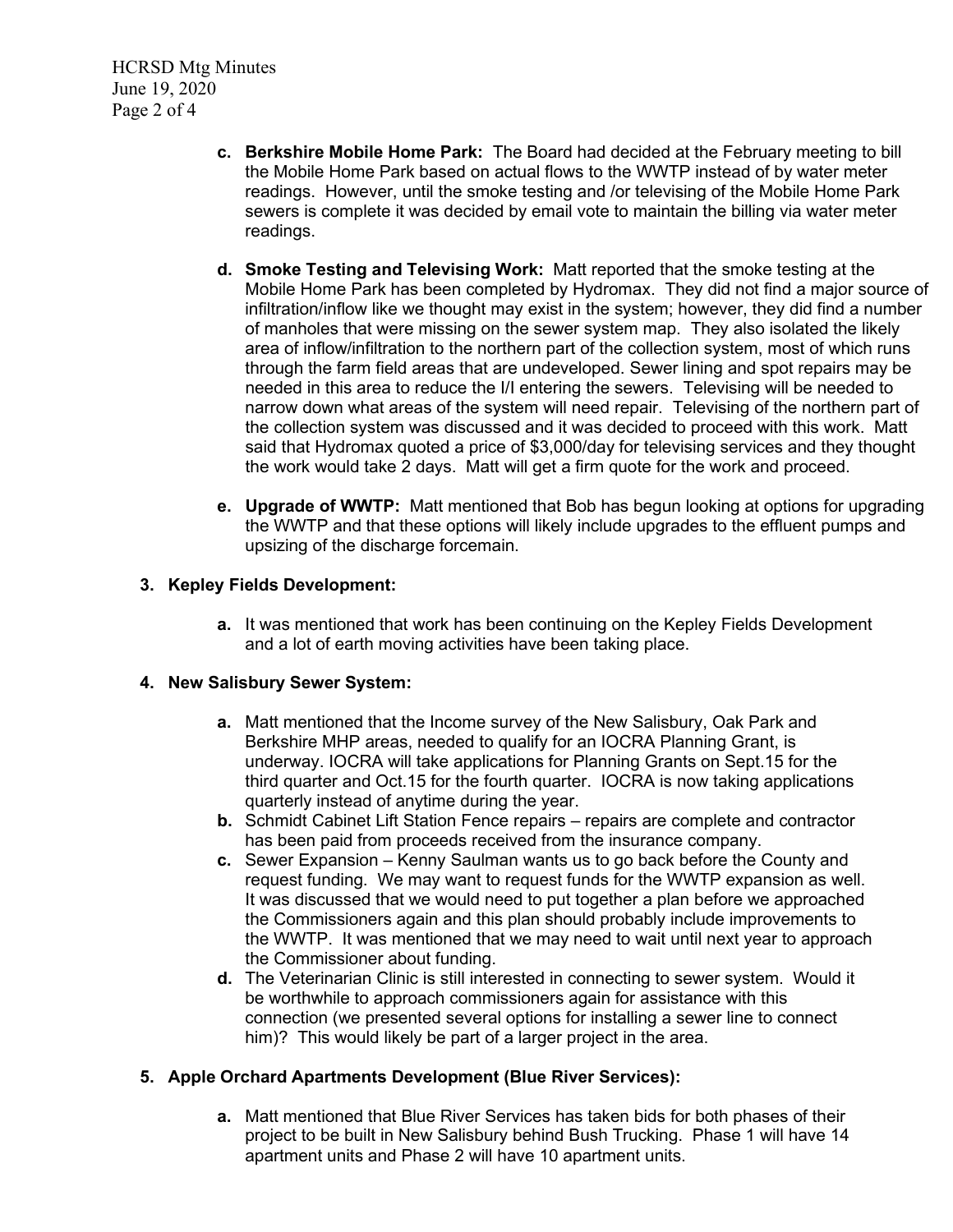**b.** Matt also mentioned that bids for the project came in high and Blue River Services is currently negotiating with contractors. However, they still plan to begin construction on the project this summer.

#### **6. Treasurers Report:**

- **a.** *Motion made by Dan Lee, second by Tony Combs to approve the February through May Treasurer's Reports. Motion approved unanimously.*
- **b.** *Motion made by Gary Davis, second by Bill Byrd to pay the following claims. Motion approved unanimously.*

#### *District Checking Account:*

| March                 |      |                                                      | <b>Payment</b> |
|-----------------------|------|------------------------------------------------------|----------------|
| 3/4/20                | 1348 | Harrison REMC - electric service                     | 1,537.17       |
| 3/4/20                | 1349 | Duke Energy - electric service                       | 21.29          |
| 3/20/20               | 1350 | Town of Corydon February sewer bills                 | 3,441.24       |
| 3/20/20               | 1351 | Lanesville Utilities -February sewer bills           | 401.09         |
| 3/20/20               | 1352 | Aqua Feb billing/Mar TP op-mtn & LS Mtn              | 4208.66        |
| 3/20/20               | 1353 | BBC Pump & Equipment -install new Auto dialers       | 5,689.00       |
|                       |      | BBC Pump & Equipment - Lanesville LS annual fee      | 276.00         |
| 3/20/20               | 1354 | Heritage - Retainer/web site hosting/asset ledger    | 1,483.80       |
| 3/20/20               | 1355 | Dillman Chastain Byrd LLC - draft policy             | 105.00         |
| <u>April</u>          |      |                                                      |                |
| 4/3/20                | 1356 | Harrison REMC - electric service                     | 1,403.88       |
| 4/3/20                | 1357 | Duke Energy - electric service                       | 25.89          |
| 4/17/20               | 1358 | Town of Corydon March sewer bills                    | 3,591.55       |
| 4/17/20               | 1359 | Lanesville Utilities -March sewer bills              | 382.82         |
| 4/17/20               | 1360 | Aqua Mar billing/Apr TP op-mtn & LS Mtn              | 4,448.48       |
| 4/17/20               | 1361 | Down Home Fencing - repair Schmidt LS fencing        | 740.00         |
| 4/17/20               | 1362 | Dillman Chastain Byrd LLC - attend Feb Board mtg     | 100.00         |
| 4/17/20               | 1363 | Heritage - Retainer/web site hosting                 | 1,030.00       |
| <u>May</u>            |      |                                                      |                |
| 5/4/20                | 1364 | Harrison REMC - electric service                     | 1,513.62       |
| 5/4/20                | 1365 | Duke Energy - electric service                       | 25.72          |
| 5/15/20               | 1366 | Town of Corydon April sewer bills                    | 3,773.87       |
| 5/15/20               | 1367 | Lanesville Utilities April sewer bills               | 303.65         |
| 5/15/20               | 1398 | Aqua Apr billing & Mtn -May TP op-mtn & LS Mtn       | 3,694.84       |
| 5/15/20               | 1369 | BBC Pump - wire 2 NS LS flow meters to Omni Site     | 765.00         |
| 5/15/20               | 1370 | Heritage - Retainer/web site hosting/fees & permits  | 1,255.00       |
|                       |      | Heritage - OCRA Planning Grant for NS area           | 657.80         |
|                       |      | Heritage - Smoke testing Berkshire collection system | 9,520.00       |
| <u>June</u><br>6/4/20 | 1371 | Harrison REMC - electric service                     | 1,516.14       |
| 6/4/20                | 1372 | Duke Energy - electric service                       | 25.72          |
| 6/19/20               | 1373 | Town of Corydon May sewer bills                      | 4,165.01       |
| 6/19/20               | 1374 | Lanesville Utilities May sewer bills                 | 349.33         |
| 6/19/20               | 1375 | Aqua May billing & Mtn - June TP op-mtn & LS Mtn     | 5,349.48       |
| 6/19/20               | 1376 | Heritage - Retainer/web site hosting/fees & permits  | 567.35         |
|                       |      |                                                      | 89.924.72      |